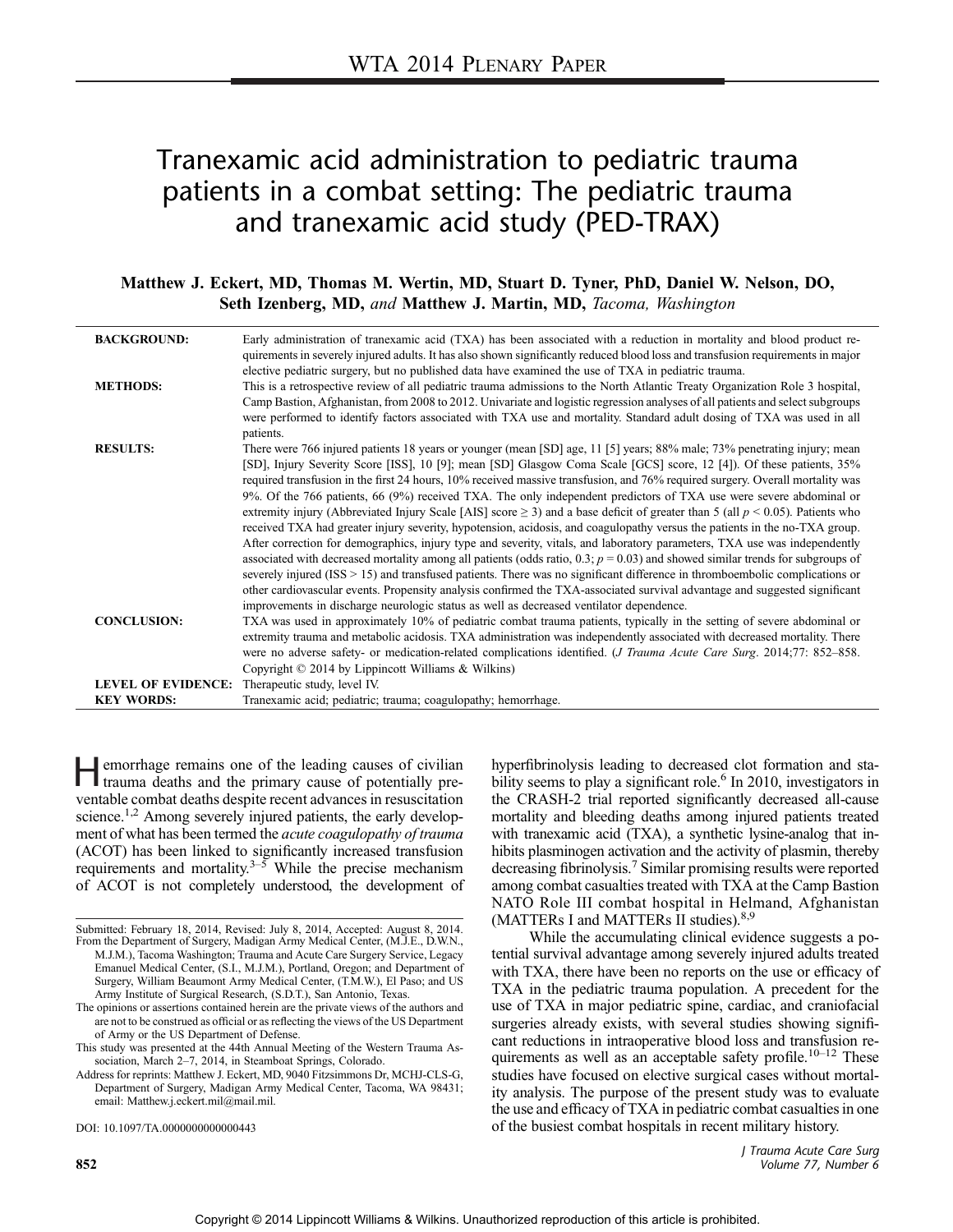### PATIENTS AND METHODS

Following approval of the institutional review board of Madigan Army Medical Center, we conducted a retrospective review of the Joint Theater Trauma Registry. The Joint Theater Trauma Registry is a robust data collection of US, coalition and civilian trauma casualty data gathered from recent and ongoing military conflicts designed to facilitate advances in combat casualty care.<sup>13</sup> In the present study, we reviewed all pediatric trauma patients 18 years or younger, admitted to the NATO Role 3 combat hospital at Camp Bastion, Afghanistan, from July 2008 to November 2012. Data analysis included demographics, mechanisms of injury and standard injury severity metrics, as well as presenting vital signs and available laboratory data. Transfusion and fluid resuscitation requirements, surgical procedures, diagnostic codes, and survival were reviewed for all patients. In addition, the administration of TXA and recombinant activated factor VIIa was evaluated. The primary outcome of interest was patient survival in relation to TXA use, with secondary identification of factors predictive of TXA use and any potential complications related to TXA.

The Camp Bastion hospital has significant experience with the use of TXA in combat casualty care and has been the setting for previous studies evaluating the use of TXA in adult combat casualties. At this hospital, patients with severe injuries, known or anticipated significant transfusion requirements, or evidence of hyperfibrinolysis on rotational thromboelastogram are prescribed TXA after the assessment of the surgeon or anesthesiologist. Based on accumulating clinical evidence of survival advantages associated with TXA use in the setting of massive hemorrhage, TXA has been included in formal treatment protocols for serious hemorrhage at Camp Bastion hospital. Standard dosing regimen includes 1-g TXA intravenously administered within 3 hours of injury and redosed based on the assessment of the medical team. Massive transfusion (MT) protocols are standardized to deliver a 1:1:1 ratio of packed red blood cell–fresh frozen plasma–platelet transfusion for severe hemorrhage, while limiting crystalloid infusions.14

Standard descriptive statistical analysis was performed using mean and SD for continuous data and percentages for categorical data. Comparison of continuous data between groups was completed using the Student's t test and the  $\chi^2$  test for categorical data.  $p \leq 0.05$  was considered significant. Binomial logistic regression was used to identify variables associated with mortality in all patients and mortality in transfused patients. After controlling for potential confounding variables, stepwise logistic regression analysis was performed to identify factors independently associated with overall mortality and mortality among patients requiring transfusion as well as factors predictive of TXA use. Regression results are reported as the adjusted odds ratio (OR) with 95% confidence interval (CI). All statistical analyses were performed with SPSS version 21 (IBM Corp., Chicago, IL).

To study the potential association of TXA with transfusion requirements, two groups of patients that received significant transfusion volumes were identified: MT and large-volume transfusion (LVT) patients. MT was defined as transfusion of one or greater blood volume equivalent within 24 hours using a standard weight based blood volume calculation. LVT was

defined as transfusion of 50% of blood volume equivalent or greater. Because of limitations of our database content, we were unable to directly compare blood loss because this was not a recorded variable.

Because of multiple significant differences between the patient population that received TXA and those that did not, we performed a propensity analysis to better understand factors that predicted administration of TXA as well as the clinical effect of TXA, in closely matched populations. Our propensity score calculation model included patient demographics, year of injury, injury mechanism and type, injury severity and Abbreviated Injury Scale (AIS) scores, initial vital signs and Glasgow Coma Scale (GCS) score, initial hematocrit and base deficit, as well as transfusion requirements and the need for emergency surgery. The results of the propensity score model were assessed for accuracy, reliability, and robustness of the model (by  $R^2$  calculation). The model sought to match no-TXA to TXA cases in a 3:1 ratio, and comparative analysis was performed using STATAsoftware (StatCorp LP, College Station, TX) with the psmatch2 module for propensity score creation and case matching.

#### RESULTS

Between July 2008 and November 2012, 766 pediatric trauma patients were admitted to the Role 3 hospital at Camp Bastion. The population was predominately male (674, 88%), with a mean (SD) age of 11 (5) years, having sustained a penetrating mechanism of injury (73%). Overall mean (SD) Injury Severity Score (ISS) was 10 (9), while 25% of the patients sustained major trauma with an ISS greater than 15. Body regions most affected by severe injuries (AIS score  $\geq$  3) included the head and extremities. Presenting physiology and initial laboratory data are described in Table 1. The majority of patients (76%) required at least one surgical procedure. Blood product transfusion was required in 265 patients (35%) within the first 24 hours of admission, and 66 (9%) received TXA. No patient in this population received recombinant factor VIIa, and there were no diagnoses associated with potential complications related to TXA administration, such as thromboembolic events or seizures. The overall mortality was 9% (66) before discharge or transfer.

Patients that received TXA were more severely injured, with greater physiologic derangements as demonstrated by significantly higher ISS and lower presenting GCS score as well as with greater base deficit, fluid resuscitation, and transfusion requirements (all  $p \le 0.05$ ). The TXA group was more likely to have sustained a penetrating mechanism of injury and severe abdominal or extremity trauma (Table 1). Multivariate regression analysis of data that would be known to providers in the emergency department was performed to identify early predictors of TXA use. The presence of severe abdominal (OR, 3.45;  $95\%$  CI, 1.55–7.65) and extremity injuries (OR, 2.98; 95% CI,  $1.57-5.69$ ) and severe metabolic acidosis with base deficit greater than 5 (OR, 3.45; 95% CI, 1.85–6.45) were significant independent predictors associated with TXA use (all  $p < 0.05$ ).

While the unadjusted mortality comparisons of patients who received TXA (15%) versus those who did not (9%) were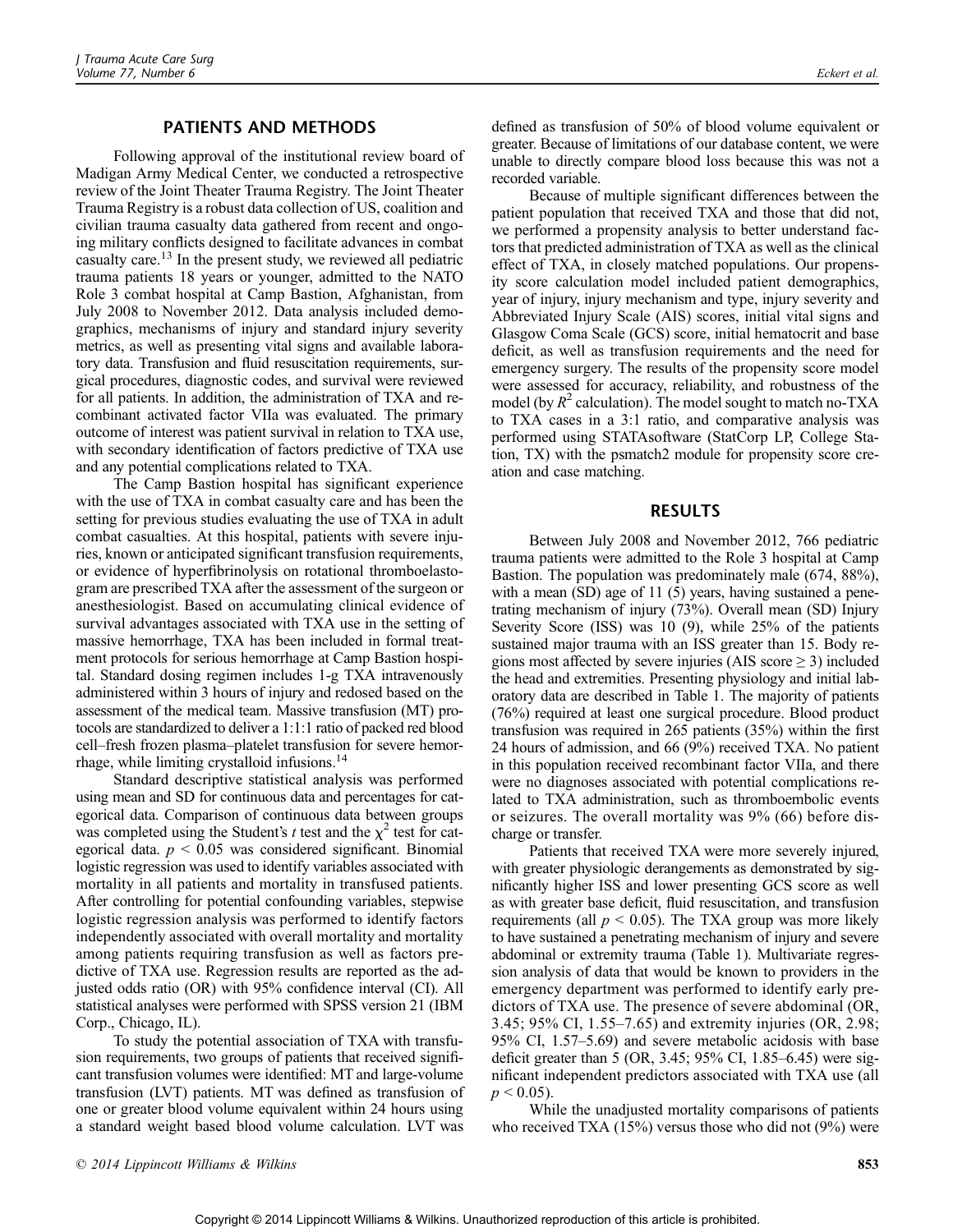| <b>Variable</b>                              | Overall (766) | <b>TXA (66)</b> | <b>No-TXA (700)</b> | Significance |
|----------------------------------------------|---------------|-----------------|---------------------|--------------|
| Age, mean (SD)                               | 11(5)         | 11 $(4)$        | 11(5)               | 0.786        |
| Sex, male, $n$ $\left(\frac{9}{6}\right)$    | 674 (88)      | 57 (86)         | 617 (88)            | 0.691        |
| Mechanism of injury, penetrating, $n$ $(\%)$ | 564 (73)      | 60 (91)         | 504 (72)            | < 0.001      |
| ISS, mean (SD)                               | 10(9)         | 18(13)          | 10(9)               | < 0.001      |
| $ISS > 15$ , n $(\% )$                       | 193(25)       | 35(53)          | 158 (23)            | < 0.001      |
| Extremity AIS score $\geq$ 3, n (%)          | 170 (22)      | 36(54)          | 134 (19)            | < 0.001      |
| Head AIS score $\geq$ 3, n (%)               | 123(16)       | 12(18)          | 111(16)             | 0.601        |
| Abdominal AIS score $\geq$ 3, n (%)          | 59(8)         | 13(20)          | 46(7)               | 0.001        |
| Chest AIS score $\geq$ 3, n (%)              | 80 (10)       | 10(15)          | 70 (10)             | 0.205        |
| GCS score, mean (SD)                         | 12(5)         | 8 (6)           | 13(5)               | < 0.001      |
| ED SBP, mean (SD)                            | 124(23)       | 114(27)         | 126(22)             | < 0.001      |
| ED base deficit, mean (SD)                   | 4(6)          | 9(8)            | 4(5)                | < 0.001      |
| ED hematocrit, mean (SD)                     | 36(8)         | 34(7)           | 36(8)               | 0.020        |
| Transfusion, $n$ $(\%)$                      | 265(35)       | 57 (85)         | 208(30)             | < 0.001      |
| TXA, $n$ $\left(\frac{9}{6}\right)$          | 66 (9)        |                 |                     |              |
| Surgery, $n$ $(\%)$                          | 583 (76)      | 61 (92)         | 522 (74)            | < 0.001      |
| Mortality, $n$ $(\%)$                        | 66 (9)        | 10(15)          | 5(8)                | 0.063        |

not statistically significant ( $p = 0.06$ ), after controlling for confounding factors including mechanism, injury severity, base deficit, hypotension, and GCS score, TXA administration was independently associated with reduced mortality (OR, 0.27; 95% CI, 0.85–0.89;  $p = 0.03$ ). Additional regression analysis of TXA association with mortality in the subpopulations of patients who received transfusions and those severely injured  $(ISS > 15)$  demonstrated trends toward improved survival with TXA administration but did not reach statistical significance (Fig. 1) (transfused patients;  $p = 0.08$ ; ISS  $> 15$ ,  $p = 0.07$ ).

The propensity analysis model was highly discriminatory between those patients that did or did not receive TXA (mean P score 0.05 for no-TXA and 0.40 for TXA group,  $p \le 0.001$ ) and very accurate in the prediction of TXA use (C statistic area under the curve,  $0.92$ ;  $p < 0.001$ ). However, the overall  $R^2$  of the model was only 0.47 ( $p < 0.01$ ), indicating significant unexplained variance in the decision to administer TXA. The propensity-matched TXA and no-TXA groups had similar demographics, injury types and severity, and presenting laboratory values and vital signs. In addition, there was no difference in packed red blood cell–fresh frozen plasma transfusion ratios between the groups, which could confound the interpretation of TXA effect. Overall unadjusted mortality was lower in the TXA group (12% vs. 15%) but did not achieve statistical significance. However, when adjusted for the interaction with blood product ratios, there was a significantly reduced mortality with TXA among patients that received a 1:1 ratio versus those with a ratio higher than 1:1. This was seen in both the LVT cohort (0% TXA group vs. 15% no-TXA group,  $p = 0.04$ ) and the MT cohort (0% vs. 20%,  $p = 0.09$ ).

Additional outcome measures beyond mortality were evaluated in the propensity-matched groups. Those patients in the LVT group that received TXA demonstrated significantly improved neurologic status at the time of discharge or transfer. This was despite being equally matched for all variables including initial GCS score, ISS, head AIS score, need for neurosurgical interventions, and need for mechanical ventilation. Patients who received TXAwere significantly more likely to have



Figure 1. Population and subpopulation mortality associations of TXA.

854 **854 2014** Lippincott Williams & Wilkins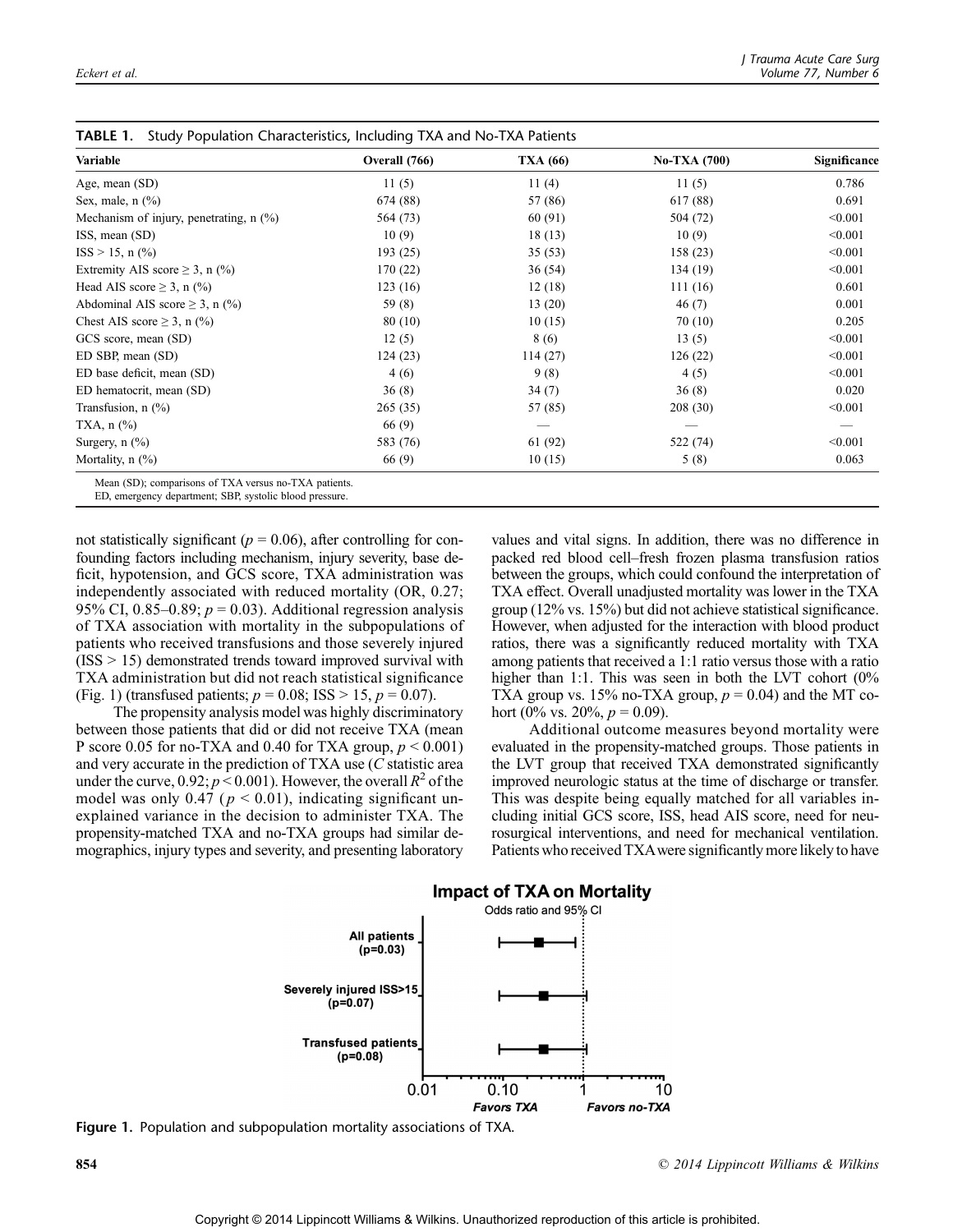

Figure 2. TXA and discharge neurologic status, LVT propensity analysis group.

near-normal GCS score (14–15) and less severe brain injury (GCS score  $\leq$  9) at discharge (Fig. 2). Furthermore, a significantly lower percentage of patients in the TXA group required mechanical ventilation at the time of discharge or transfer (TXA group,  $6\%$  vs. no-TXA group,  $22\%$ ;  $p < 0.01$ ).

## **DISCUSSION**

Hemorrhage has long been recognized as the most frequent cause of preventable mortality and morbidity following traumatic injury in both pediatric and adult populations. Civilian studies examining both the causes and timing of deaths from trauma have been critical in the design and implementation of every aspect of modern trauma care, from primary injury prevention and protective equipment to the establishment of individual and regional trauma systems. These data have been used to enforce training and intervention paradigms that focus on the early identification of hemorrhage and the application of focused interventions to control ongoing bleeding and/or mitigate the deleterious effects. Similarly, analysis of the experiences from modern battlefield trauma has reinforced the primary importance of uncontrolled hemorrhage as a source of preventable mortality and morbidity. Early studies from the recent conflicts in Iraq and Afghanistan identified bleeding as the most frequent cause of preventable death in both the prehospital and the in-hospital settings.<sup>2,15-17</sup> These data were instrumental in bringing about major changes in forward combat casualty care such as the routine use of tourniquets, the development and deployment of advanced hemostatic dressings, and the prioritization of hemorrhage control in the training of military medics and providers. As a result, the current conflicts in Iraq and Afghanistan have been associated with the lowest reported casefatality rates in the history of modern warfare.<sup>18</sup>

In addition to mechanical control of hemorrhage, the past decade has witnessed an improved understanding of the complex changes in the coagulation system following major trauma. This process, now commonly referred to as the ACOT, has been characterized by depletion of key clotting factors, platelet consumption and dysfunction, altered clot kinetics, and increased fibrinolysis with resultant rapid clot destabilization and

breakdown. In addition, ACOT seems to be further worsened by resuscitation strategies that use large volumes of crystalloid and red blood cell products that lack any inherent clotting factors or ability. Multiple studies have identified a distinct survival advantage with a shift in resuscitation practices to a more balanced resuscitation with early administration of plasma products, now commonly referred to as ''damage control'' or ''hemostatic" resuscitation.<sup>19-22</sup> In addition to the investigation of the optimal blood product administration strategies, there is an ongoing search for adjunctive treatments to improve early postinjury hemostasis. TXA, an antifibrinolytic agent that inhibits clot breakdown, was found to have a significant mortality benefit in a large, multi-center European trial (CRASH-2) when administered within 3 hours of the time of injury. Based on these data, TXA was adopted as part of the routine resuscitation of eligible severely injured patients in the Operation Enduring Freedom, first by the British Role 3 facility at Camp Bastion and later by all US forward medical treatment facilities. Subsequent retrospective analysis of the use of TXA among adult combat trauma patients demonstrated a significant survival benefit among all patients requiring blood transfusion, and a larger benefit among those requiring an MT. $8,9$ 

Although TXA has now been associated with improved outcomes in both civilian and military trauma studies, there are scant data about the application of TXA in the pediatric trauma population. The current existing literature on TXA use in trauma was limited to adult trauma patients or injured soldiers and specifically excluded the pediatric population. As is the case with many aspects of trauma care and pharmaceutical agents, adult protocols are often adopted for use in pediatric patients with either significantly less or no available data. This has long been recognized as a problematic aspect of pediatric care because pediatric patients may differ significantly from adult patients in terms of injuries, physiologic and metabolic response to hemorrhage, pharmacokinetics and drug efficacy and toxicity, and therapeutic benefit. In addition, there is obviously significant heterogeneity within the pediatric population itself, with major differences in anatomy, physiology, and response to injury based on age and stage of development. This is of particular concern when discussing the efficacy and safety profile of a pharmacologic agent that may require major dosing and timing adjustments to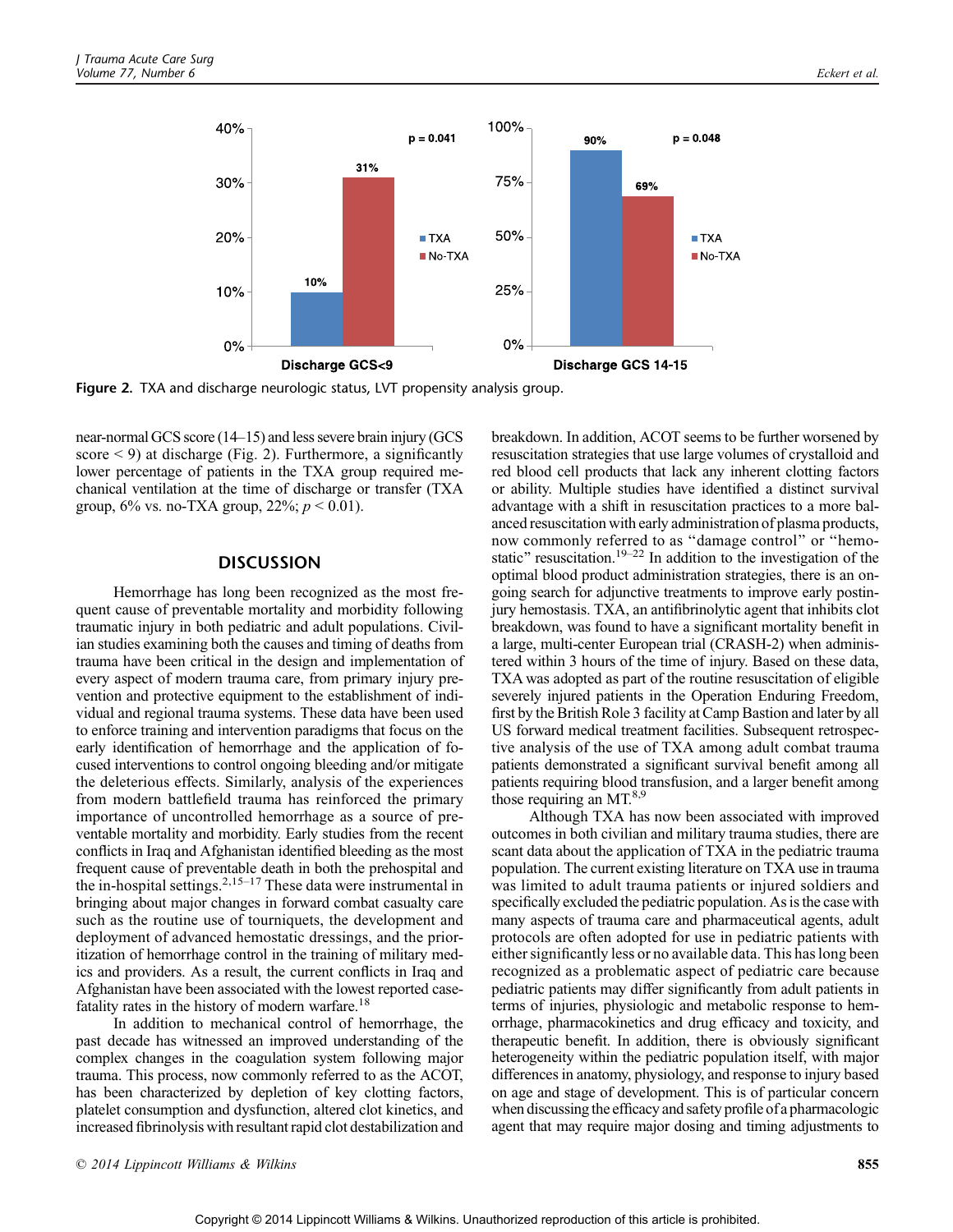achieve therapeutic benefit similar to that of the adult population. TXA has been widely adopted by adult trauma centers and anecdotally is increasingly being used in pediatric trauma patients. However, there is a significant lack of published data related to the use of TXA in younger patients, and this served as the main impetus for the present study.

One obvious problem inherent to studying severe injury and hemorrhage in the pediatric population is the smaller sample size available compared with the adult population. Thus, multicenter and multiyear pooled data samples are often required to provide adequate study power. An unfortunate but opportune by-product of many military conflicts is the high volume of severely injured patients, and in urban conflict environments, this frequently includes children and young adults. The recent and ongoing military actions in Iraq and Afghanistan have been no exception, and a relatively large volume of pediatric patients with major injuries has been cared for at US and coalition treatment facilities. This study analyzed data from a large multinational Role 3 facility in Afghanistan that consistently provided a large volume of pediatric care and was an early adopter of TXA use as an early adjunctive therapy. This provided a sample of nearly 800 pediatric trauma patients during a 4-year period, with TXA used in approximately 10% of cases. The present study confirms what previous authors have demonstrated in the civilian and military adult trauma populations, that timely administration of TXA to injured persons is associated with a survival advantage, and now, that advantage seems to extend to the injured pediatric population as well. To our knowledge, this is the first published evaluation of the efficacy and use of TXA in pediatric trauma.

Although this is the first large series evaluating the use of TXA in pediatric trauma patients, there are multiple studies that have evaluated the use of this agent in the pediatric surgical population. The use of antifibrinolytic agents such as TXA and aprotinin in major elective or semielective pediatric surgery has been well documented. The vast majority of this literature relates to the use of TXA as an adjunctive treatment to decrease blood loss during major cardiac surgery or orthopedic procedures such as joint and spine reconstructions. The Cochrane Review meta-analysis of TXA versus placebo in pediatric scoliosis surgery demonstrated a significant reduction in blood loss and transfusion requirements, and the pooled meta-analysis of pediatric cardiac, scoliosis, and craniofacial surgeries by Schouten et al. confirmed the reductions in blood loss and transfusion requirements in more than  $450$  pediatric cases.<sup>23,24</sup> Importantly, these studies did not identify any increased adverse effects potentially related to the antifibrinolytic (TXA) treatment such as venous thrombosis or other thrombotic events. However, given the small number of patients overall in these cumulative analyses and the relative rarity of thrombotic events in the pediatric population, the true incidence of potential complications with TXA may not be evident. Furthermore, because of the elective surgical nature of these studies, no mortality analysis has been performed. Similar to the previous studies of TXA in adult patients, we found an adjusted mortality benefit associated with TXA administration among all patients and strong trends toward mortality benefit in the subgroups of severely injured children and those requiring blood transfusion. However, clearly, further study is needed to accrue larger sample sizes and adequate numbers for analysis in specific subgroups

of interest such as those with higher ISS, active hemorrhage, and particularly among pediatric patients requiring an MT.

In the present study, a single fixed bolus dose of 1-g TXA was administered within 3 hours of injury, following the adult dosing parameters outlined in the MATTERs studies. While the possible addition of a second infusion dose because of ongoing coagulopathic hemorrhage, documented hyperfibrinolysis, or physician discretion is part of the TXA treatment algorithm, there are no data to suggest that any of these patients received subsequent doses. Review of the pediatric surgical literature involving TXA demonstrates wide variation in the dose and schedule of administration with no evident superior treatment strategy.<sup>25</sup> The only reported pharmacokinetic analysis of TXA in pediatric patients involved cardiac surgery with cardiopulmonary bypass and recommended a weight-based dosing scheme including loading, maintenance, and redosing algorithms.<sup>26</sup> Further investigation of dosing and schedule clearly needs to be performed to determine the optimal treatment regimen.

The additional propensity analysis performed in this study confirmed the TXA-related survival advantage seen in the initial multivariate regression and identified no difference in transfusion ratios between groups that could confound interpretation. Furthermore, our closely matched propensity analysis identified a significant improvement in discharge neurologic status and decreased mechanical ventilatory dependence among those patients that received TXA. These additional favorable findings have not been reported in any previous studies of TXA. While decreased ventilator dependence may be ascribed to the improved neurologic status of these patients, these findings suggest further support for possible beneficial effects of TXA beyond the antifibrinolytic mechanisms. The potential beneficial effects of TXA among patients with severe traumatic brain injury is fascinating and deserves further focused investigation. Of note, there are at least two prospective trials of TXA in the traumatic brain injury population currently being developed and initiated in the United States and Europe.

Although our propensity model performed well in accuracy and reliability, it is important to note that the overall "goodness of fit", as measured by the  $R^2$  statistic, indicated that there was significant additional unexplained variance in the decision to administer or withhold TXA  $(R^2 = 0.47)$ . This result could be explained by the failure of inclusion of additional variables that significantly impact the decision for TXA administration, although we included all relevant demographic, hemodynamic, and injury-related variables that would be available to the deciding physician. Alternatively, we believe that this actually reflects the current lack of evidence-based criteria for the administration of TXA. Inclusion criteria for the CRASH-2 trial were largely based on physician ''impression'' and estimation of the risk for large-volume hemorrhage, and there are currently no widely agreed upon or validated objective criteria to direct the decision for TXA administration even in the adult population. For the pediatric population, there are even less available data and thus the expected finding of the high degree of variance in TXA use that is not explained by standard physiology and injury severity variables.

Beyond the retrospective nature of this study, several important limitations must be considered. First, the data set included neither adequate information to assess blood loss nor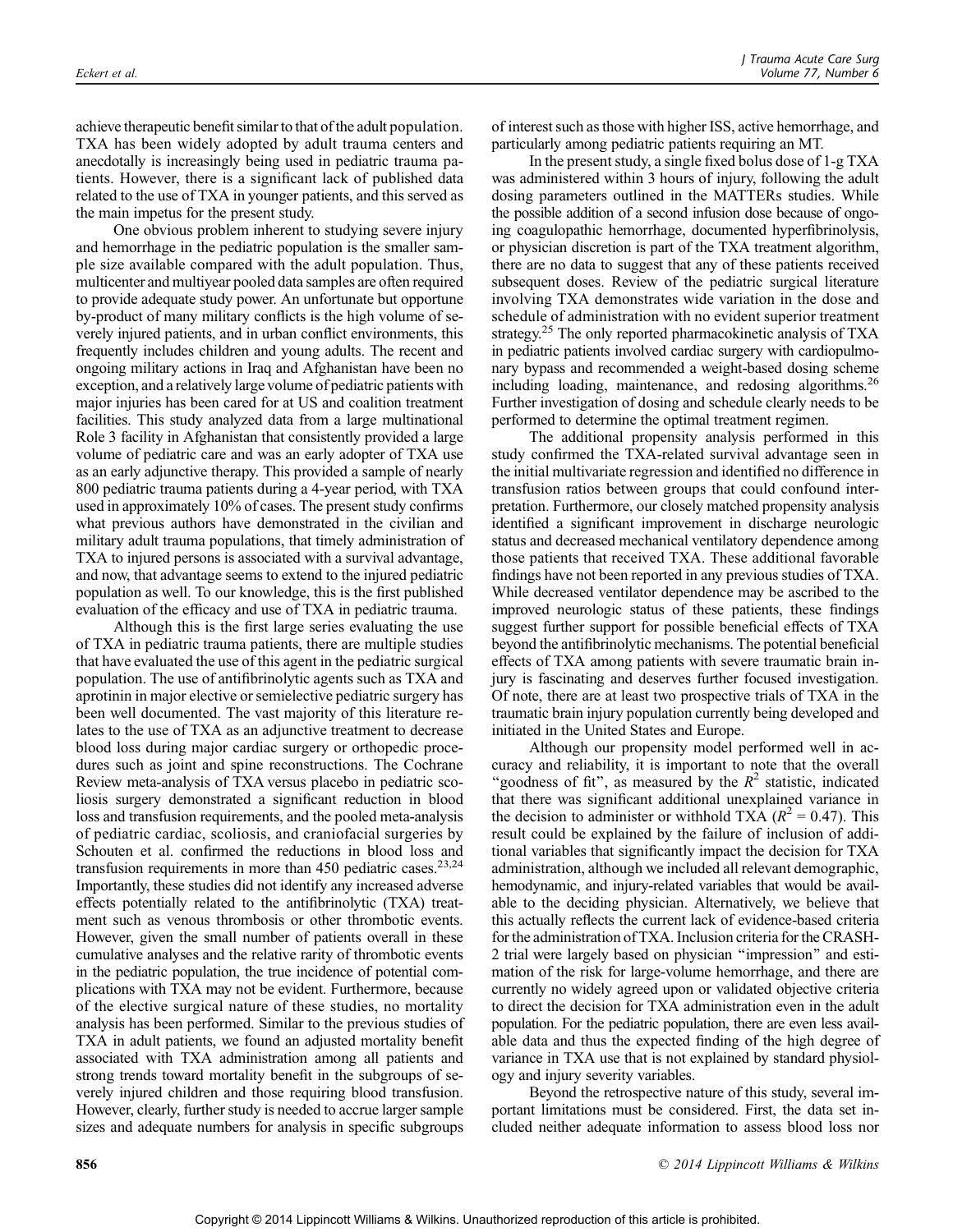standard coagulation studies or rotational thromboelastometry data, which serves as the point-of-care coagulation assessment in the study hospital. Thus, we were unable to directly compare the effect of TXA on blood loss or its effect on coagulation. Second, no data are available regarding TXA dose timing with respect to injury time or subsequent dosing. While the Camp Bastion hospital protocol calls for TXA to be administered only within 3 hours of injury and redosed based on physician discretion, we cannot verify timing of the first dose and no secondary dosing was documented for any of these cases. While our TXA patient population had no documented diagnoses of thromboembolic or seizure complications potentially related to TXA, our relatively small patient population and retrospective study design might limit definitive safety conclusions. Furthermore, while many of these patients received definitive care at Camp Bastion, a significant percentage was transferred early after stabilization, thus limiting longer-term outcomes data.

# **CONCLUSION**

Accumulating evidence suggests that administration of TXA to severely injured civilian and military patients with hemorrhage confers a significant survival advantage. Early administration using standard dose algorithms does not seem to be associated with any increased thrombotic complications in trauma patients beyond the historical rates associated with severe injury. In the present study of pediatric combat casualties that received TXA, the same favorable associations of survival advantage and safety profile seem to hold true, during the limited follow-up period of this study. Combined with existing surgical literature that demonstrates reduced blood loss and transfusion requirements in major pediatric surgery using TXA, the promising clinical potential of this agent cannot be ignored. Furthermore, TXA use may be associated with added benefit beyond hemorrhage control, including improved neurologic and pulmonary outcomes. Future research in both the adult and pediatric trauma populations is critical to fully evaluate the effects, optimal application, and complete mechanism of action of TXA after injury.

#### AUTHORSHIP

M.J.E., T.M.W., S.D.T provided the study concept, design, and data collection. M.J.E, S.I., and M.J.M. conducted data analysis and interpretation. M.J.E., D.W.N., and M.J.M drafted the manuscript, and M.J.E., T.M.W., S.D.T., D.W.N., and M.J.M provided critical revision of the manuscript for important intellectual content.

#### **DISCLOSURE**

The authors declare no conflicts of interest.

#### REFERENCES

- 1. Kauvar DS, Lefering R, Wade CE. Impact of hemorrhage on trauma outcome: an overview of epidemiology, clinical presentations, and therapeutic considerations.  $J$  Trauma. 2006;60:S3-S11.
- 2. Eastridge BJ, Mabry RL, Seguin P, Cantrell J, Tops T, Uribe P, Mallett O, Zubko T, Oetjen-Gerdes L, Rasmussen T, et al. Death on the battlefield
- $\odot$  2014 Lippincott Williams & Wilkins 857

 $(2001-2011)$ : implications for the future of combat casualty care. J Trauma Acute Care Surg. 2012;73:S431-S437.

- 3. Kutcher ME, Cripps MW, McCreery RC, Crane IM, Greenberg MD, Cachola LM, Redick BJ, Nelson MF, Cohen MJ. Criteria for empiric treatment of hyperfibrinolysis after trauma. J Trauma Acute Care Surg. 2012:73:87-93.
- 4. Brohi K, Singh J, Heron M, Coats T. Acute traumatic coagulopathy. J Trauma. 2003;54:1127-1130.
- 5. Maegele M, Lefering R, Yucei N, Tjardes T, Rixen D, Paffrath T, Simanski C, Neugebauer E, Bouillon B, et al. Early coagulopathy in multiple injury: an analysis from the German Trauma Registry on 8724 patients. Injury. 2007:38:298-304.
- 6. Brohi K, Cohen MJ, Ganter MT, Schultz MJ, Levi M, Mackersie RC, Pittet JF. Acute coagulopathy of trauma: hypoperfusion induces systemic anticoagulation and hyperfibrinolysis. J Trauma. 2008;64:1211-1217.
- 7. CRASH-2 trial collaborators Effects of tranexamic acid on death, vascular occlusive events, and blood transfusion in trauma patients with significant haemorrhage (CRASH-2): a randomised, placebo-controlled trial. Lancet. 2010;376:23-32.
- 8. Morrisson JJ, Dubose JJ, Rasmussen TE, Midwinter MJ. Military Application of Tranexamic Acid in Trauma Emergency Resuscitation (MAT-TERs) study. Arch Surg. 2012;147:113-119.
- 9. Morrisson JJ, Ross JD, Dubose JJ, Jansen JO, Midwinter MJ, Rasmussen TE. Association of cryoprecipitate and tranexamic acid improved survival following wartime injury: findings from the MATTERs II study. Arch Surg. 2012;148:218-225.
- 10. Song G, Yang P, Zhu S, Luo E, Feng G, Hu J, Li J, Li Y. Tranexamic acid reducing blood transfusion in children undergoing craniosynostosis surgery. J Craniofac Surg. 2013;24:299-303.
- 11. Pasquali SK, Li JS, He X, Jacobs ML, O'Brien SM, Hall M, Jaquiss RD, Welke KF, Peterson ED, Shah SS, et al. Comparative analysis of antifibrinolytic mediations in pediatric heart surgery. J Thorac Cardiovasc Surg. 2012:143:550–557.
- 12. Sethna NF, Zurakowski D, Brustowicz RM, Bacsik J, Sullivan LJ, Shapiro F. Tranexamic acid reduces intraoperative blood loss in pediatric patients undergoing scoliosis surgery. Anesthesiology. 2005;102:727-732.
- 13. Eastridge BJ, Wade CE, Spott MA, Costanzo G, Dunne J, Flaherty S, Holcomb JB, West S, Apodaca A, Blackbourne L, et al. Utilizing a trauma systems approach to benchmark and improve combat casualty care. J Trauma. 2010;69(Suppl 1):S5-S9.
- 14. Development, Concepts and Doctrine Centre. Transfusion medicine leaflet 2-24-1: management of massive haemorrhage on operations. In: Joint Service Publication 950: Medical Policy Part 2: Clinical Policy. Swindon, England: Development, Concepts and Doctrine Centre; 2009.
- 15. Kotwal RS, Montgomery HR, Kotwal BM, Champion HR, Butler FK, Mabry RL, Cain JS, Blackbourne LH, Mechler KK, Holcomb JB. Eliminating preventable death on the battlefield. Arch Surg. 2011;146:1350-1358.
- 16. Kelly JF, Ritenour AE, McLaughlin DF, Bagg KA, Apodaca AN, Mallak CT, Pearse L, Lawnick MM, Champion HR, Wade CE, Holcomb JB. Injury severity and causes of death from Operation Iraqi Freedom and Operation Enduring Freedom: 2003-2004 versus 2006. J Trauma. 2008;64:S21-S26.
- 17. Martin M, Oh J, Currier H, Tai N, Beekley A, Eckert M, Holcomb J. An analysis of in-hospital deaths at a modern combat support hospital. J Trauma. 2009;66:S51.
- 18. Holcomb JB, Stansbury LG, Champion HR, Wade CE, Bellay RF. Understanding combat casualty care statistics.  $J$  Trauma. 2006;60:397-401.
- 19. Dua A, Patel B, Kragh JF, Holcomb JB, Fox CJ. Long-term follow-up and amputation-free survival in 497 casualties with combat-related vascular injuries and damage-control resuscitation. J Trauma Acute Care Surg. 2012; 73:1517-1524.
- 20. Duke MD, Guidry C, Guice J, Stuke L, Marr AB, Hunt JP, Meade P, McSwain NE Jr, Duchesne JC. Restrictive fluid resuscitation in combination with damage control resuscitation: time for adoption. J Trauma Acute Care Surg. 2012;73:674-678.
- 21. Holcomb JB, Wade CE, Michalek JE, Chisholm GB, Zarzarbal LA, Schreiber MA, Gonzalez EA, Pomper GJ, Perkins JG, Spinella PC, et al. Increased plasma and platelet to red blood cell ratios improves outcome in 466 massively transfused civilian trauma patients. Ann Surg. 2008; 248:447-458.